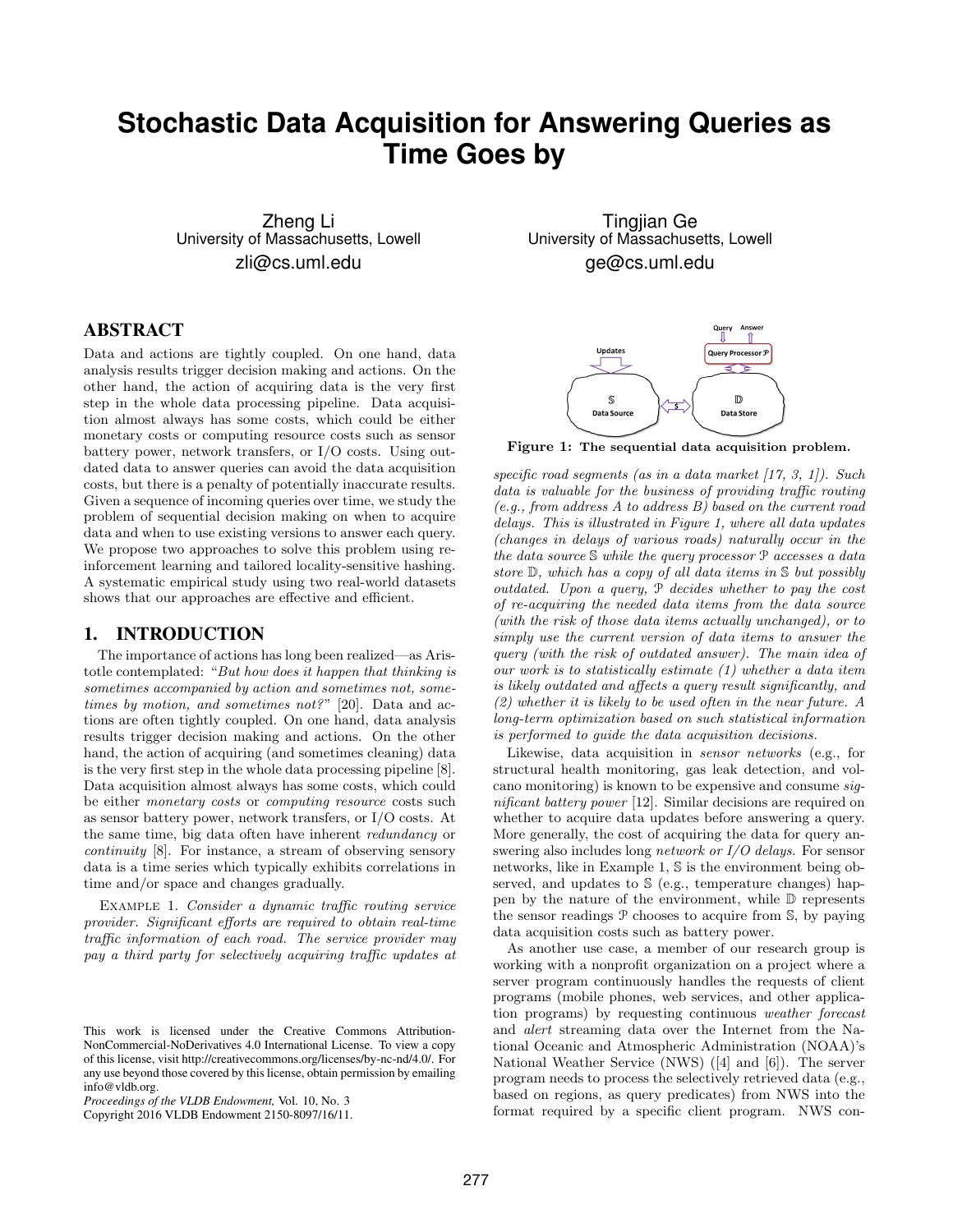stantly updates its weather forecasts and alerts of all regions of the U.S. in its source database (S). The server program  $(\mathcal{P})$  must cache its retrieved data  $(\mathbb{D})$ , as it is impossible for it to keep up with the speed of requests and fetch data from NWS over the Internet for each request, and interpret it (i.e., paying data acquisition cost). Furthermore, different client programs/queries have different requirements on how up-to-date the forecasts or alerts are—some missioncritical programs may have very rigid requirement on upto-date weather information, while other programs do not have to pay the high cost of data acquisition and can live with slightly outdated data, and so on. Thus, the server may have multiple "service levels" (policies), i.e., multiple utility functions that vary on the relative weight between data acquisition cost and inaccurate query result cost.

As the queries are revealed to the data processor  $\mathcal{P}$  in an online manner, the data acquisition decisions are sequential, but not isolated among queries. For example, suppose the travel delay of a particular road segment  $r$  in Example 1 has a probability of 0.2 to be updated from one query to the next, and that two consecutive queries  $q_1$  and  $q_2$  both require r. Then the action of acquiring r for  $q_1$  will likely benefit  $q_2$  as well. Without acquiring r again for  $q_2$ , with probability 0.8 it is still up-to-date. Therefore, our goal is to find the long-term optimal policy which determines the action of either acquiring data from S for a query (and update  $\mathbb{D}$ ) or merely using the current version in  $\mathbb{D}$  to answer the query. The query sequence can be infinite. In essence, the current decisions can have both short-term and long-term effects; the best choice now depends on future situations as well as the actions on them.

#### 1.1 Our Contributions

We propose to study this novel problem described above, defined as a sequential data acquisition problem in Section 2. Our general approach is to use a machine learning technique called reinforcement learning [22]. We first use a mathematical framework called Partially Observable Markov Decision Process (POMDP) [16], which characterizes system states, actions (acquiring data or not), and rewards. The model parameters, including state transition probabilities, encode the statistical information that we can learn offline based on recent query processing. Our framework is fairly extensible and incorporates factors such as: (1) each data block may have a different update rate, (2) a query may read an arbitrary subset of data blocks, and (3) we may add new actions and budget constraints for data acquisition.

For a practical system, the number of POMDP states as modeled above is too large to be feasible for any existing POMDP solver to solve the model. We thus devise an algorithm that coalesces the states and observations in our POMDP into a significantly smaller space, resorting to two means of hash functions—both of which are of the nature of Locality Sensitive Hashing (LSH) [19]. The POMDP on this smaller state space can then be efficiently solved. We analyze the accuracy of the resulting model and find experimentally in Section 8 that it is very effective.

An overhead of the above approach is that we have to learn the parameters of POMDP first. However, this learning can be offline and the POMDP solver pre-computes a policy once, which is used for a long time. At runtime, looking up the policy for data acquisition decisions is instantaneous and negligible compared to query processing. Nonetheless, when the data update and query trends change, we have to learn these functions again. Hence, we propose a second approach based on the model-free Q-learning [15], which dynamically maintains an optimal policy (to acquire data or not), balancing between exploiting the existing policy and exploring new data-update/query trends to adjust the policy.

Somewhat similar to our work is adaptive data caching by Olston et al. [21]. The idea is that the data source server obtains every data item update, but an update is only refreshed to a cache sometimes. The cache contains an interval for a value (thus approximate), and a cache refreshment is triggered in two ways: value-initiated refresh (when the server finds that the actual value drifts away from the set precision interval), and query-initiated refresh (when the set precision does not meet query accuracy requirement). The goal of [21] is to optimize the setting of cached value precision intervals so as to minimize the cache refreshment. Our work is fundamentally different in that we do not have a "server" that obtains every data update and decides if an update needs to be refreshed to a cache. We are about selective data acquisition.

In addition, Deshpande et al. [12] study data acquisition in sensor networks. However, as in all previous work in data acquisition, [12] does not do sequential planning as we do based on two statistical estimations: (1) whether a value is likely outdated and significantly affects query result, and (2) whether a data item is likely used often in queries in the near future. Our experiments in Section 8 show that our selective data acquisition significantly outperforms the baseline approach that does not do statistical estimation and sequential planning. Nonetheless, the main contributions of [12] include a detailed cost model for various components of data acquisition specific to sensor networks, which we do not have. Instead, we propose a general framework for various data acquisition tasks, into which a data acquisition cost model as in [12] can be integrated. We survey other related work in Section 9. Our contributions are summarized below:

- We propose to study the sequential data acquisition problem common in arising applications (Section 2).
- We use reinforcement learning and the POMDP model for the first approach to this problem (Section 3).
- Coalescing the states in POMDP with two means of locality sensitive hashing, we make the solution feasible for realistic data systems (Sections 4 and 5).
- We propose a second approach using the model-free Qlearning to avoid the overhead of re-learning of model parameters for dynamic environments (Section 6).
- We extend both approaches to solve a practical variant of the problem, where we have a constraint on the maximum budget in a sliding window (Section 7).
- We perform a systematic experimental evaluation using two real-world datasets (Section 8).

# 2. PROBLEM STATEMENT

#### 2.1 Problem Formulation

Figure 1 illustrates the setting. A data source S contains a set of n data blocks  $b_1, ..., b_n$ , which are constantly updated at various rates. A data store D maintains a copy of the data blocks acquired by a *query processor*  $P$ , who uses  $D$  to answer queries. A query q received by  $P$  accesses a set of data blocks  $R$ ; we say that  $q$  requires  $R$ , or  $q$  references  $R$ .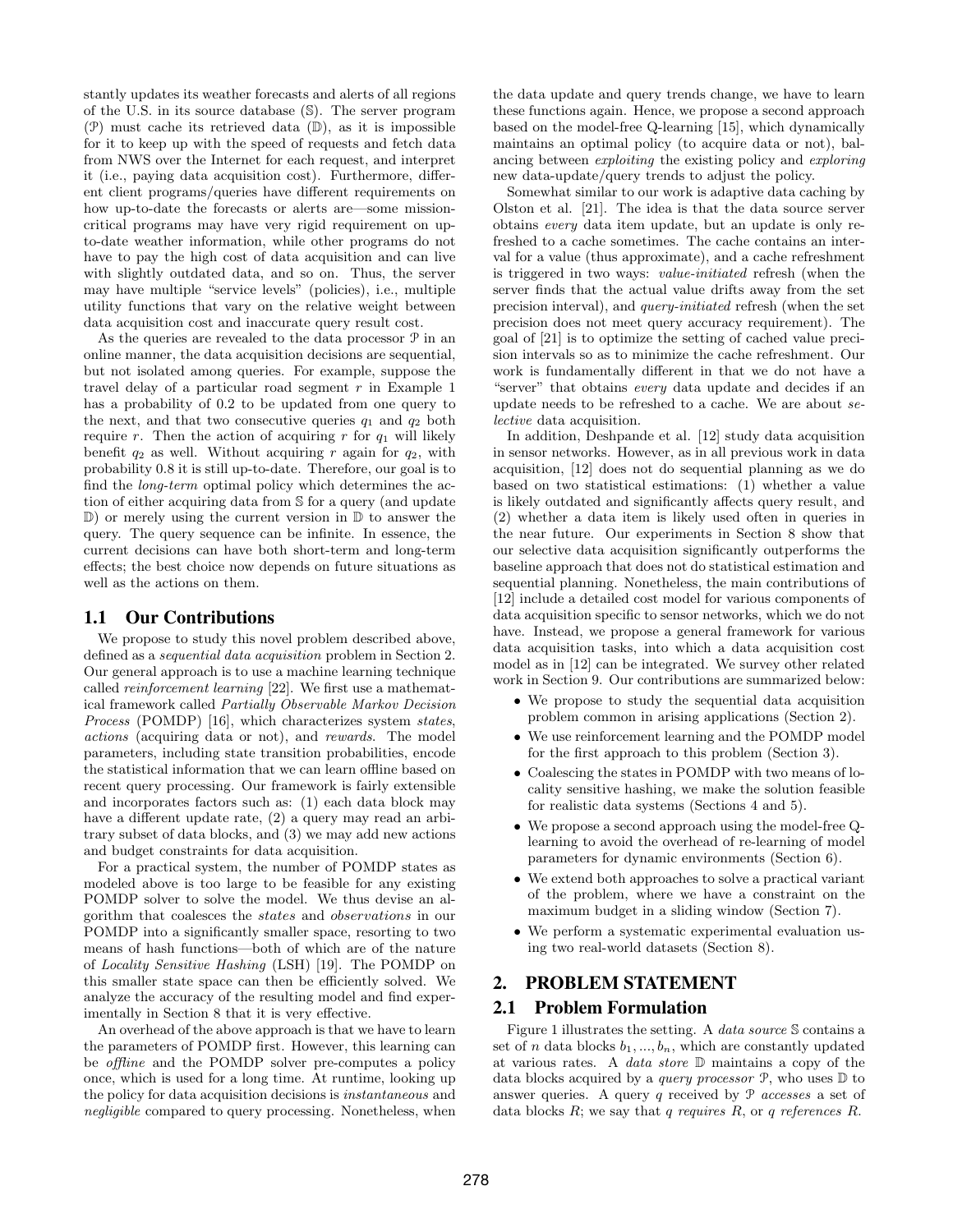To answer a query q that requires a set R of blocks,  $P$ decides in an online manner whether to use the current versions of data blocks in D, or to acquire the most recent versions of blocks in R from  $S$  (and update  $D$ ) by paying a cost  $c_d(R)$ , which is called the *data cost*. If  $P$  decides not to pay the data cost, and the version in  $\mathbb D$  is outdated, there is a query result penalty cost  $c_q(R, q)$  for its inaccuracy. Let a policy be an oracle that tells what next action for  $P$  to take, given P's current action and the distribution of states P is believed to be in.

Definition 1. (Sequential Data Acquisition Problem) An infinite sequence of queries are revealed to a query processor  $P$  in an online manner. Upon receiving each query  $q$ , P decides, also in an online fashion, whether or not to acquire the data blocks  $R$  required by  $q$  from the data source S. The sequential data acquisition problem for P is to find an optimal policy  $\pi^*$  so as to minimize the *long term* costs, which include both data costs and query result penalty costs, for answering the sequence of queries.

The notion of "long term costs" will be made more precise in Section 2.2 below (i.e., expected discounted sum of costs). Analogous to DBMS blocks/pages, in this work, we assume simple equal-size partitioning of blocks. For instance, in Example 1, the sequence of data from each road can be treated as a block; data tuples from each sensor in a sensor network are a block. More sophisticated block partitioning is beyond the scope of this paper. In addition, in these applications, typically there are one or a few highly dynamic attributes (which are to be kept track of), while other attributes (e.g., locations) are relatively stable/static. An example is the multidimensional array model which is the most common data model in scientific databases, where the dimension attributes are usually static and in the clear. Most, if not all, queries have predicates over ranges of the dimensions. The block partitions should be based on stable/static attributes.

R can be easily determined if there is a predicate over block-partitioning attributes. In the (arguably rare) event that either (E1) there are predicates on static attributes, but none of these attributes is aligned with block partitions, or (E2) there are no predicates on static attributes, then we use a simple two-step process. In the first step, we execute the query using the existing data (without acquisition), and get a version of qualified/required set of blocks  $R$ . In the second step, we use  $R$  to determine the action of whether to acquire the data in  $R$  (and re-run the query) or to just stop there (returning the result from the first step). Note that in the event of E2 above,  $R$  may be approximate (a precise  $R$ would include all blocks of the table, as there is no predicate on stable attributes).

#### 2.2 Preliminaries

POMDP. Markov Decision Processes (MDPs) provide a mathematical framework for modeling decision making in situations where outcomes are partly random and partly under the control of a decision maker [22]. MDPs are an extension of Markov chains; the difference is the addition of actions (allowing choice) and rewards (giving motivation). Figure 2 shows an example of a simple MDP with three states  $s_0, s_1, s_2$  and two actions  $a_0, a_1$ . A yellow squiggle arrow shows the reward associated with the corresponding transition black edge. Formally, an MDP is defined as a tuple  $(S, A, T, R)$ , where S is a set of states, A is a set of actions, T is the transition function  $T(s, a, s') = Pr[s_{t+1} =$ 



Figure 2: A simple MDP with 3 states and 2 actions.

 $s' | s_t = s, a_t = a$  (where  $s_t$  and  $a_t$  denote the state and action at time t, resp.), and  $R(s, a)$  is the reward for executing action  $a$  in state  $s$ . The *core problem* of MDPs is to find a *policy* for the decision maker: a function  $\pi$  that specifies the action  $\pi(s)$  that the decision maker will choose when in state s. The goal is to choose a policy  $\pi$  that will maximize some cumulative function of the random rewards, typically the expected discounted sum over a potentially infinite horizon:  $\sum_{t=0}^{\infty} \gamma^t R(s_t, \pi(s_t)),$  where  $\gamma$  is called a *discount factor* and satisfies  $0 \leq \gamma < 1$ . The larger the discount factor (closer to 1), the more effect future rewards have on current decision making. This is equivalent to *minimizing* expected discounted sum of costs as in Definition 1.

In MDP, we assume that the decision maker knows the environment state exactly; in other words, the environment state must be fully observable. However, this assumption often does not hold in reality. A Partially Observable Markov Decision Process (POMDP) is for this problem. In addition to  $S$ ,  $A$ ,  $T$ ,  $R$ , a POMDP has two extra elements: a set of observations  $\Omega$  and an observation function  $O(a, s', o) =$  $Pr[o_{t+1} = o \mid a_t = a, s_{t+1} = s']$ . There are a number of tools for solving a POMDP model. We need to first define and learn the S, A, T, R,  $\Omega$ , and O elements, and provide them to a POMDP solver, which in turn computes the optimal policy. At runtime, when each query comes in, we interact with a program and feed our observation to it. Accordingly, the program consults the computed policy and notifies us the next action. This step at runtime is instantaneous as the policy is pre-computed only once. We refer the reader to [22, 16] for the details of POMDP.

Locality-sensitive hashing. Locality-sensitive hashing (LSH) is a method of performing probabilistic dimension reduction of high-dimensional data [19]. The idea is to hash the input items so that similar items are mapped to the same buckets with high probability. A key element is defining "similarity". One metric we use is set similarity. In particular, the Jaccard similarity coefficient between two sets A and B is defined as  $J(A, B) = \frac{|A \cap B|}{|A \cup B|}$ , which is a value in  $[0,1]$  and measures the similarity of two sets (e.g., when  $A = B$ ,  $J(A, B) = 1$ ). The *Jaccard distance* is  $1 - J(A, B)$ . MinHash is a LSH mechanism based on this metric [10]. Our goal is to hash a set of elements  $E$ . A simple version of Min-Hash is to start with  $k$  independent conventional (random) hash functions  $h_1, ..., h_k$ . Then the MinHash value for the whole set  $E$  is the concatenation of  $k$  minimum hash values:  $min_{e \in E} h_1(e), ..., min_{e \in E} h_k(e).$ 

Q-learning. As surveyed by Kaelbling et al. [15], there are mainly three types of model-free approaches in the literature: (1) Adaptive Heuristic Critic (AHC), (2) Q-learning, and (3) Model-free learning with average reward. AHC architectures are more difficult to work with than Q-learning on a practical level [15]. It can be hard to get the relative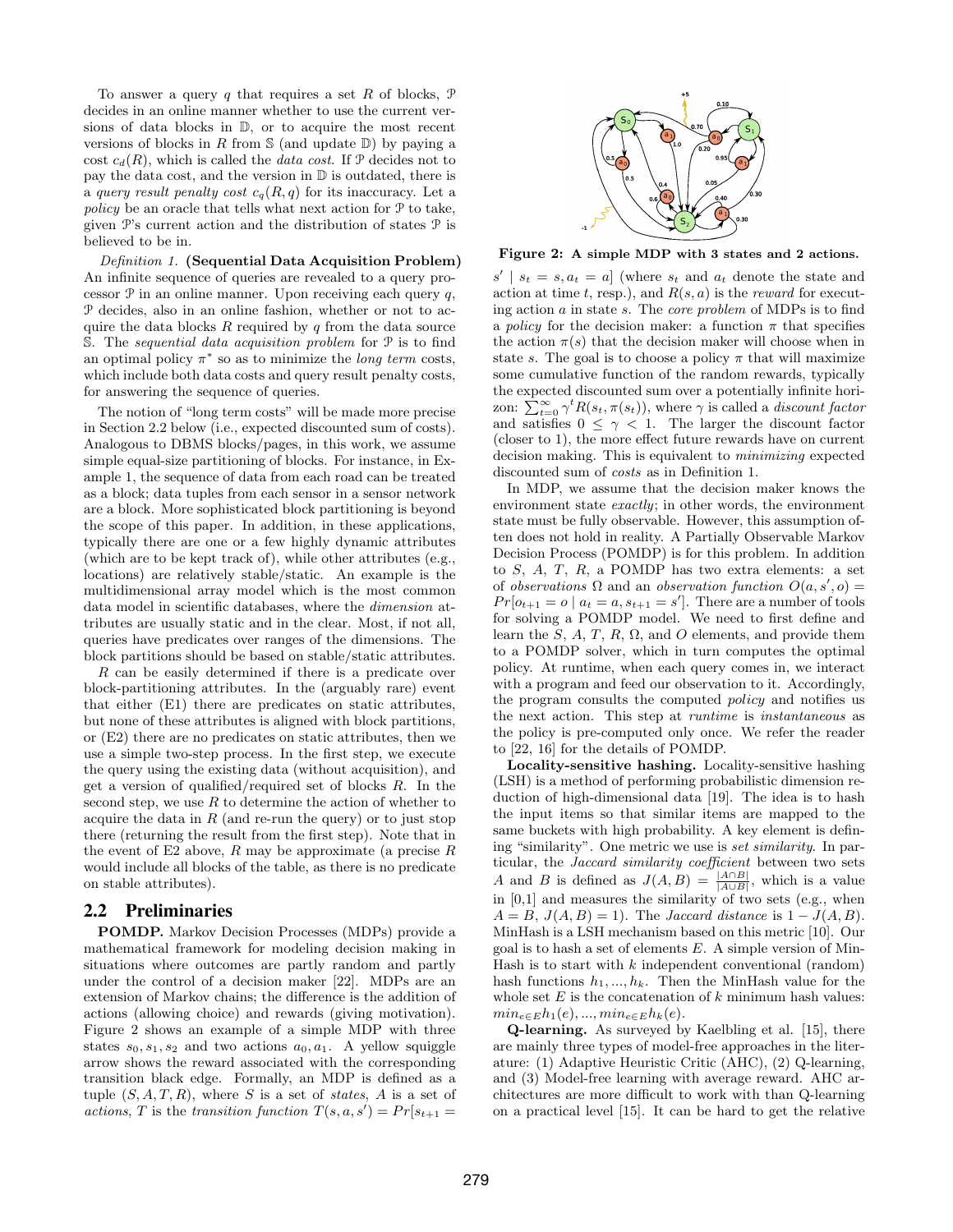learning rates right in AHC. In addition, Q-learning is exploration insensitive; i.e., it will always converge to the optimal policy regardless of the details of the exploration strategy. Finally, type (3) above, which uses an average reward instead of a time-discounted reward, does not always produce bias-optimal policies [15]. For all these reasons, Q-learning is the most popular and the most effective model-free reinforcement learning algorithm, and is our choice.

In Q-learning, a decision maker learns an action-value function, or Q-function  $Q(s, a)$ , giving the expected utility of taking a given action  $a$  in a given state  $s$  and following the optimal policy thereafter. The basic idea of Qlearning is to iteratively update the  $Q(s, a)$  values based on  $Q(s, a) \leftarrow Q(s, a) + \alpha(R(s) + \gamma max_{a'} Q(s', a') - Q(s, a)).$ Here,  $0 < \alpha \leq 1$  is called the *learning rate*, which dictates how fast  $Q(s, a)$  is adjusted.  $R(s)$  is the *immediate reward* of this step at state s. Like POMDP,  $0 \leq \gamma < 1$  is the discount factor, trading off the importance of sooner versus later rewards. Thus,  $R(s) + \gamma max_{a'} Q(s', a')$  is the new estimate of  $Q(s, a)$ , i.e., the total expected rewards from state s onwards, where  $s'$  and  $a'$  are the next state and action. The difference of this new estimate from the previous one,  $Q(s, a)$ , is used to adjust it, subject to the learning rate.

# 3. FROM DATA TO MODEL TO ACTION

We present a basic approach that maps our problem to a POMDP. The challenges include: (1) each data block in S may have a different update rate (unknown to  $P$ ), which may change over time; (2) each query may require an arbitrary subset of data blocks. To cope with  $(1)$ , we make the *update* rate part of the POMDP state of a data block  $b_i$ . The key idea is that through observations—the data source S can provide simple statistics such as the number of updates to  $b_i$  recently— $\mathcal P$  estimates the current update rate of  $b_i$ . This in turn affects the transition probability on whether  $b_i$  is up-to-date in  $\mathbb D$  from one decision point to the next. Therefore, the dynamicity of update rate immediately takes effect through POMDP's state transition function, and the mechanism is encoded in the POMDP model.

Another novelty is that we incorporate the queries as part of the state of POMDP, in response to (2) above. Whether each data block  $b_i$  is used in the *current* query is treated as part of the state. The state transition function will thus encode the data block access correlation in the query sequence. This information is significant. For example, due to "locality of reference" [11], it is very likely that a data block  $b_i$  is referenced many times in a short amount of time (e.g., traffic on a particular road segment during rush hour is queried frequently). The optimal policy of a POMDP would probably acquire  $b_i$  once, knowing that it will be used by subsequent queries many times before its next update. We now describe each component of the POMDP model.

**State Set.** Every state in the state set  $S$  consists of the information of each data block  $b_i$ , denoted as  $\{(u_i, p_i, r_i) \mid$  $1 \leq i \leq n$ , where  $u_i$  is a Boolean indicating whether  $b_i$  in  $\mathbb D$ is currently up to date,  $p_i$  is the update probability (from one decision-point/query to the next), and  $r_i$  signifies whether  $b_i$  is required in the current query. We discretize  $p_i$  into a number of levels (e.g., five levels  $p_i = 1$  to 5, corresponding to five buckets between 0 and 1). Note that P does not know the true update probabilities at  $\mathcal{S}$ , but can only estimate  $p_i$ from observations, which will be discussed shortly.  $u_i$  is a hidden random variable which can be estimated from  $p_i$ . This is because we do not know whether a block has changed until someone acquires it; someone must pay the cost even if it turns out to be unchanged. In Example 1, someone has to pay the effort to observe/report the traffic of a road. In sensor networks, S is the environment and power must be consumed to acquire a reading before knowing it has changed or not. In the NWS example, network cost must be paid to get updates, if any. The system has to account for the data acquisition cost regardless (P benefits from the data and pays for it). Note that even if  $u_i$  were known for some application, our general framework would still work in that special case. More delicate cost accounting strategies are a topic of future study.

Action Set. The action set  $A$  contains two values {*acquire*,  $skip$ }, denoting to acquire the currently required data blocks, or to skip the acquisition and use the existing versions in D for query processing, respectively. A subtle point here is that, in our model, an action (to acquire or to skip) in the optimal policy depends on the data and query, since the system state s contains the information on each block (in particular, the ones required by the current query and their freshness). More importantly, we can include in the system state s whichever factors we deem important for the action. For example, we can put query type in s, and our framework works in the same manner. We can have actions with a finer granularity too. For instance, we can have an action that says "acquire top-k required data blocks that are outdated, ranked in descending order of their update probability". Yet another extension is discussed and implemented in Section 7. These indicate good extensibility of the framework.

Stochastic Transition Function. Next we look at the stochastic transition function  $T(s, a, s') = Pr[s_{t+1} = s' |$  $s_t = s, a_t = a$ . Let  $s = \{(u_i, p_i, r_i)\}\$ and  $s' = \{(u'_i, p'_i, r'_i)\}.$ The transition function  $T$  describes the connections among states and actions. For example, when the action  $a = skip$ ,  $T(s, a, s') = 0$  if  $u_i = false$  and  $u'_i = true$  for some *i*. This is because  $b_i$  cannot turn from outdated to up-to-date when the action is skip. On the other hand, the probability of transitioning from  $u_i = true$  to  $u'_i = false$  is simply  $p_i$ (update probability). When  $a = acquire$ , we must have  $u'_{i} = true$  if  $b_{i}$  is referenced in the query. We discuss how to obtain the complete  $T$  function in Section 5.

**Reward Function.** The reward function  $R(s, a)$  is the reward for executing action a in state s. The reward in our model is the negative value of two costs: (1) the cost  $c_d(R)$  for acquiring referenced data blocks R if the action  $a = acquire,$  or (2) the query result inaccuracy cost  $c_q(R, q)$ for answering the current query  $q$  with outdated data blocks if the action  $a = skip$ . As the decision-maker, there is a choice between the two types of cost that one has to make: either to pay the cost to acquire the data, or to (potentially) pay the cost of getting inaccurate results. For someone who has to choose, the "preference" has to be somehow quantified in a uniform manner. This is common in AI and economics, where it is also called a *utility function* [22]. How to combine the two costs is application dependent. For example, as a simple setting of preference which is used in our experiments, we assume that acquiring  $f(0 < f < 1)$  fraction of all data blocks is equivalent in cost to the current query's result potentially being inaccurate by f fraction also. Certainly any other preference balance point within the spectrum can be easily adopted too. As such, any fraction of query inaccuracy can be converted to an equivalent cost of the number of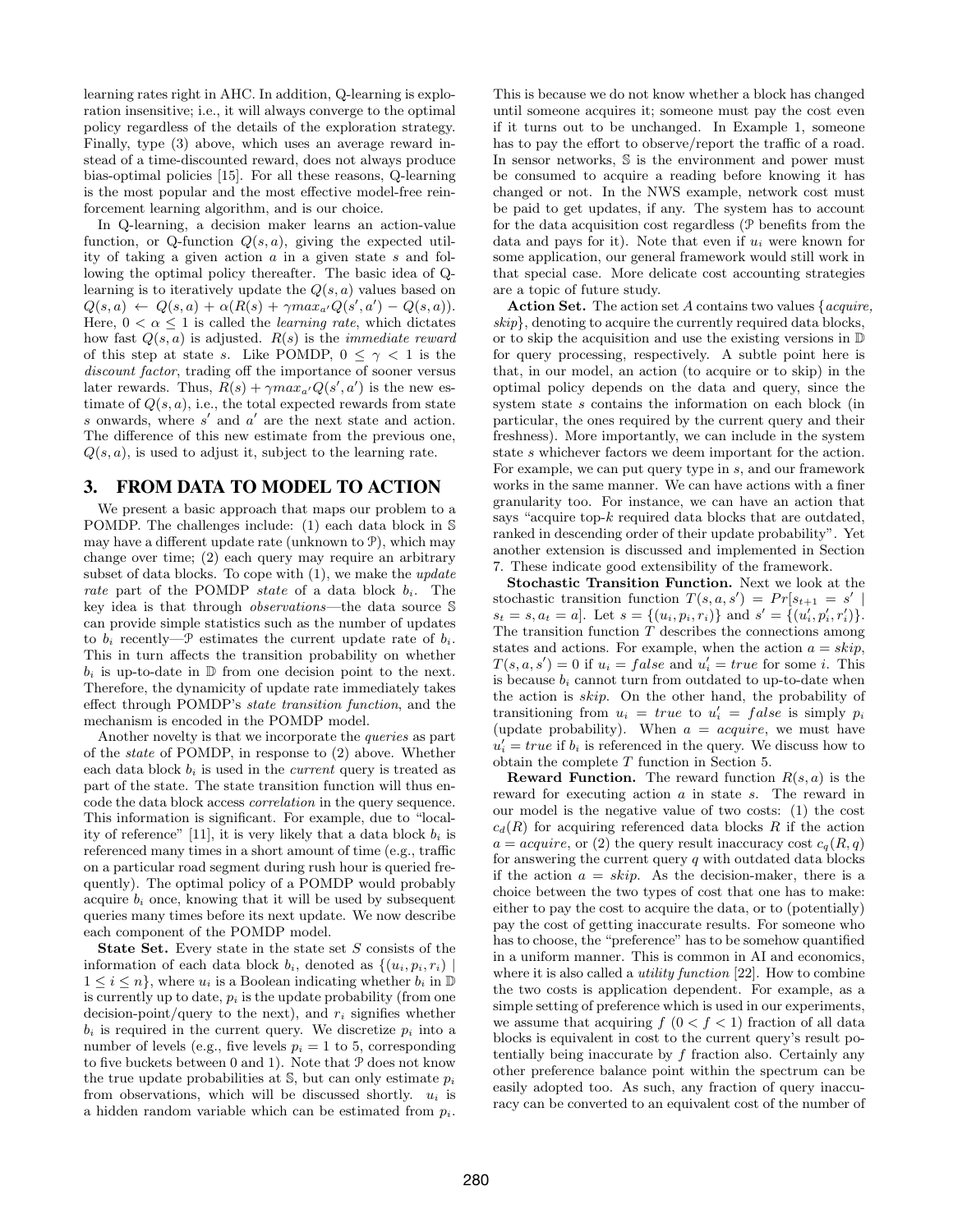blocks to be acquired, and the reward is the negative value of the sum of these two costs.

Observation Set. We discuss the set of observations  $\Omega$ in our POMDP model. An observation o consists of two parts: (1) the set of required data blocks in the next query, and (2) the estimated update probabilities of each data block required by the *current* query, if the action  $a = acquire$ . If the action  $a = skip$ , part (2) is empty.

These two parts are exactly what one can observe from the system, and what chains one state s with the next state  $s'$ . Part (1) can be observed as discussed in Section 2.1. We now show part (2). There are multiple ways to learn a block's update probability (e.g., based on historical data); one way is as follows. It is easy to keep the timestamps of the last c updates for each data block at S, as metadata (for a small c). When a data block  $b_i$  is acquired by  $\mathcal{P}$ , we can estimate its update rate (i.e., number of updates per unit time) as  $\theta_i = \frac{c}{t_0 - t_c}$ , where  $t_0$  is the current time, and  $t_c$  is the timestamp of the c'th to last update. Alternatively,  $\theta_i$ can be estimated from the amount of change between two acquisitions of  $b_i$ . Since the query processor  $\mathcal P$  knows the timestamp of every query, it is also easy to estimate the query rate  $\theta$  (i.e., number of queries per unit time—to any data blocks). Then we can estimate the *update probability* (i.e., the probability of being updated between two consecutive queries) for this data block as follows.

THEOREM 1. A maximum likelihood estimate of the update probability  $p_i$  of a data block  $b_i$  is  $p_i = min(\frac{\theta_i}{\theta}, 1)$ , where  $\theta_i$  is the update rate of  $b_i$  and  $\theta$  is the current query rate (to any data blocks).

PROOF. Consider the scenario that during time interval  $t_0$  -  $t_c$  we observe  $\theta(t_0 - t_c)$  new queries (to any blocks) and  $c = \theta_i(t_0 - t_c)$  new updates to  $b_i$ . First consider the case  $\theta_i < \theta$ . Suppose we are given the parameter  $p_i$ , i.e., updates to  $b_i$  currently arrive randomly with probability  $p_i$  between two queries (which may vary later). Then the number of new updates N follows a binomial distribution  $B(\theta(t_0-t_c), p_i)$ . Thus, the likelihood function is  $\mathcal{L}(p_i|N=$  $c) = \begin{pmatrix} \theta(t_0 - t_c) \\ \theta_i(t_0 - t_c) \end{pmatrix}$  $\Big)p_i^{\theta_i(t_0-t_c)}(1-p_i)^{\theta(t_0-t_c)-\theta_i(t_0-t_c)}$ . To get the maximum of the likelihood function, we take the log of it and let:  $\frac{\partial ln \mathcal{L}}{\partial p_i} = \frac{\theta_i(t_0 - t_c)}{p_i} - \frac{\theta(t_0 - t_c) - \theta_i(t_0 - t_c)}{1 - p_i} = 0$ , which gives us the maximum likelihood estimate of  $\hat{p}_i = \frac{\theta_i}{\theta}$ . Clearly this probability cannot be greater than 1 when  $\ddot{\theta}_i > \theta$ .  $\Box$ 

In practice we expect usually  $\theta_i < \theta$ , for  $\theta_i$  is the update rate of one particular data block  $b_i$  while  $\theta$  is the query rate of the whole system, which makes the estimate  $p_i < 1$ .

Observation Function. The observation function is  $O(a, s', o) = Pr[*o*<sub>t+1</sub> = *o* | *a*<sub>t</sub> = *a*, *s*<sub>t+1</sub> = *s*'], which en$ codes the connection between observed evidence and the next state, given the action. The next state  $s'$  clearly needs to be consistent with the observation o. Recall that the observation only contains  $r_i$ 's and possibly some blocks'  $p_i$ 's and  $u_i$ 's (if the action is *acquire*); thus we cannot deterministically observe the next state, but only estimate a distribution of states (called belief state).

#### 4. REDUCED MODEL

A POMDP model constructed in Section 3 can be too large to be solved efficiently. The state-of-the-art solver can only solve a POMDP of no more than a few thousands of states in a reasonable amount of time [23]. We now devise a novel method to first reduce the states and observations, and then build the POMDP model on top of them.

Observations and intuitions. The main idea of our state and observation reduction is as follows. The system states presented in Section 3 have fine granularities. The solution is not scalable. For example, there can be  $20^n$  states, where  $n$  is the number of blocks, when each block has 20 states (2, 5, and 2 possible values for  $u_i$ ,  $p_i$ , and  $r_i$ , respectively). Moreover, we treat each data block equally when determining the states, i.e., each block maps to the same number of random variables.

We first observe that the fine granularities may be unnecessary since similar system states probably possess the same optimal actions. The notion of similarity will be made clear shortly. Secondly, the states of the data blocks required by the current query are more important than other blocks when deciding the action for the current query, although the states of other blocks do play a role in the overall policy as we try to optimize the long-term rewards for data blocks with update and query correlations.

The general technique we use is called locality-sensitive hashing (LSH) [19], with which we can hash similar states to the same new state. Thus, the number of new states can be kept manageable. However, we cannot simply use an existing method based on a single distance metric. This is because our state space is complex, and we combine setsimilarity based LSH and Hamming-distance based LSH for the reduction, as detailed below.

The algorithm. The set of data blocks  $R$  required by the current query may be a very small portion of all data blocks. Hence, if  $R$  is treated in the same manner as other blocks, an approximation can easily lose significant information from  $R$ . However,  $R$  is arguably more important as it directly contains information about the data blocks being considered for acquisition. Thus, we use different hash reduction techniques for  $(1)$  R and  $(2)$  all blocks in general, and the final reduced state value is the concatenation of the two parts. Part (1) contains the  $(u_i, p_i)$  information of the data blocks R referenced by the current query. Since this is a set, we use set similarity based LSH (i.e., MinHash). Part  $(2)$  has a fixed number of bits (over all n data blocks), for which we use Hamming distance based LSH.

We also need to reduce an observation, which includes the data blocks referenced by the next query and the  $p_i$  values of data blocks referenced by the current query (if the action is acquire). As this information can also be regarded as a set, similar to part  $(1)$  of a state, we use set similarity based hash reduction. The algorithm is presented as COALESCESTATES.

We start with creating part (1) of the reduced state value. Lines 1-6 construct a set R that contains the  $(u_i, p_i)$  of all blocks required by the current query.  $u_i$  is a Boolean value and we directly add  $(i, u_i)$  into the set (line 4).  $p_i$  is an integer level (e.g., one of 5 levels 1 to 5), for which we add  $(i, 1), ..., (i, p_i)$  into R. This is so that closer  $p_i$  values have less difference in the set  $R$ . In lines 7-12, we get the minimum hash values (over all elements of set  $R$ ) of  $k$  hash functions. An element of  $R$  is represented in a binary string before it is hashed. We use a universal hash function family  $h_{a,b}(x) = ((ax + b) \mod p) \mod m$  [25] (where p is a large prime,  $a, b < p$  are random integers, and m is the number of hash bins). The selection of  $k$  has to do with Theorem 2 below (we use  $k = 3$  by default). This is the MinHash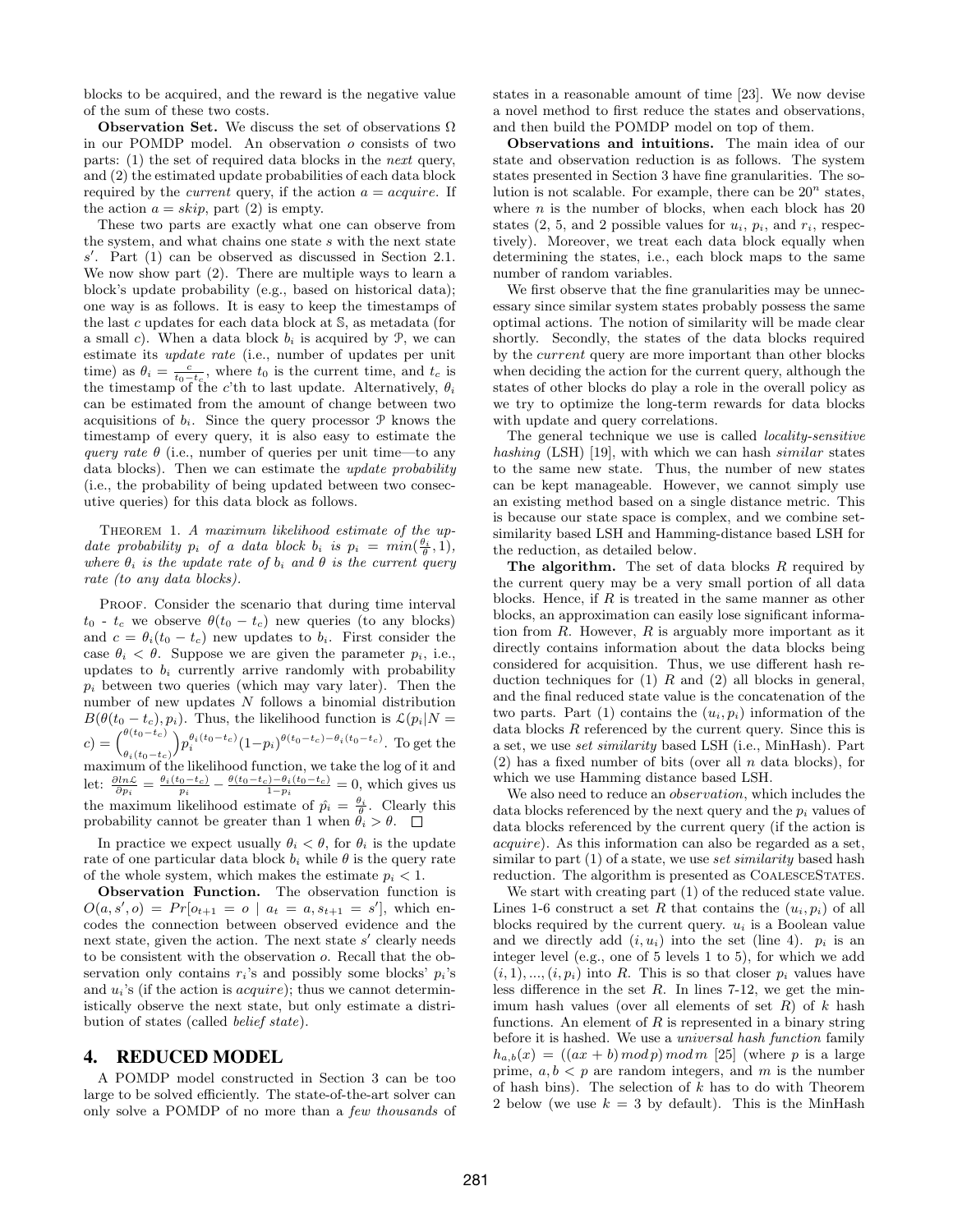[10] that happens to be consistent with the Jaccard similarity coefficients. In line 13, we hash the concatenation of  $k$ minimum hash values above and reduce them into  $l_1$  bits, which is part (1) of the new state value  $\sigma$ .

```
Algorithm 1: \text{CoALES}\text{CSTATES}(s, o)Input: s: a state in the original POMDP model,
    o: an observation
    Output: coalesced and reduced state \sigma and observation \omega/* Construct a set for information of referenced
        blocks in s
 1 R \leftarrow \emptyset2 for each data block b_i \in \mathbb{D} do
 \textbf{s} | if r_i = true \text{ in } s \text{ then}4 | R \leftarrow R \cup (i, u_i)5 | for j \leftarrow 1 to p_i do
 6 \begin{array}{|c|c|c|c|c|}\n\hline\n6 & 1 & R \leftarrow R \cup (i,j)\n\end{array}7 for i \leftarrow 1 to k do
 \sim \text{min}[i] \leftarrow \text{MAX} INTEGER
 9 for each element e \in R do
10 \vert for i \leftarrow 1 to k do
11 | if min[i] > h_i(e) then
12 \vert \vert \vert min[i] \leftarrow \hat{h}_i(e)13 \sigma[1..l_1] \leftarrow h(min[1]...min[k]) \mod 2^{l_1}14 B \leftarrow an empty bit vector
15 for each data block b_i \in \mathbb{D} // n blocks in total
16 do
17 add u_i to B
18 for each probability level j do
\begin{array}{c|c} \n\mathbf{19} & \n\end{array} if j \leq p_i then<br>
\mathbf{20} \begin{array}{c} \n\mathbf{18} & \n\mathbf{16} & \n\end{array}add 1 to B21 else
22 \vert \vert \vert add 0 to B
23 for i \leftarrow 1 to l_2 do
24 \sigma[l_1 + i] \leftarrow uniformly random bit from B
25 R \leftarrow \emptyset // now coalesce observation o into \omega26 for each required data block b_i in o do
27 \mid R \leftarrow R \cup (i)28 for each block b_i and its observed p_i in o do
29 \vert for j \leftarrow 1 to p_i do
30 \Box R \leftarrow R \cup (i, j)31 do lines 7-12
32 \omega \leftarrow h(min[1]...min[k]) \mod 2^{l_{\omega}}33 return \sigma and \omega
```
Lines 14-24 create the  $l_2$ -bit part (2) of the new state. We first create a bit vector in which each block has the same number of bits. Then we get  $l_2$  uniformly random bits from this bit vector, forming part (2) of the new state value  $\sigma$ . Lines 25-32 coalesce the observation o into a smaller  $(l_{\omega}$ -bit) value  $\omega$  in a similar fashion as part (1) of the state value. The difference is that we need to include information on which data blocks are required in the *next* query, and the observed update probability levels for blocks in the current query (if any). The latter (lines 28-30) is applicable if the action is *acquire*. Note that the  $k+1$  hash functions in lines 11-13 and the random bit choices in line 24 must be kept the same amongst all invocations (i.e., all input states and observations) of CoalesceStates. In this way, we have a consistent coalescence for all states and observations.

EXAMPLE 2. Suppose there are 5 data blocks  $b_1, ..., b_5$ , and the current state—with format  $(u_i, p_i, r_i)$ —is  $b_1(F, 4, T)$ ,  $b_2(T, 2, F), b_3(T, 1, T), b_4(T, 1, F), b_5(F, 5, F).$  That is,  $b_1$ and b<sub>3</sub> are referenced by the current query  $(r_i = T)$ ;  $b_1$  is not up-to-date  $(u_1 = F)$  and its update probability level  $p_1 = 4$ . In COALESCESTATES, we first construct set R (part 1) by adding information about  $b_1$  and  $b_3$  (lines 3-6):  $\{(1, F), (1, 1), (1, 2), (1, 3), (1, 4), (3, T), (3, 1)\}.$  Suppose  $k = 3$  and we apply the hash functions to each element in R (lines 7-12) and get  $min[1] = 0101$ ,  $min[2] = 1000$ ,  $min[3] = 0100$ . Then we get the first  $l_1$  (say 5) bits of the coalesced state by  $h(min[1]min[2]min[3])$  mod  $2^5 = 10100$ . Now we construct part (2) by iterating through each data block and constructing a bit vector: for  $b_1$  we get 011110, for  $b_2$  we get 111000, for  $b_3$  we get 110000, etc. Next we randomly pick  $l_2$  (say 3) bits 011 from this bit vector and append them to the first 5 bits we have constructed for part (1). Then the coalesced state  $\sigma = 10100011$ .

THEOREM 2. In the COALESCESTATES algorithm, consider two original POMDP states  $s_1$  and  $s_2$  that are dissimilar in that (1) their required-data-block-set state information  $R_1$ and  $R_2$  (lines 1-6) have a Jaccard distance at least  $1 - \eta$ , and (2) their all-block information has a Hamming distance at least  $(1 - \theta)|B|$ , where |B| is the total number of bits in the all-block information B (lines 14-22). Then the probability that  $s_1$  and  $s_2$  are coalesced to the same state is at most  $(\eta^k + \frac{1-\eta^k}{2l_1})$  $\frac{(-\eta^{\kappa})}{2^{l_1}}$ ) $\theta^{l_2}$ , where k, l<sub>1</sub>, and l<sub>2</sub> are as described above.

PROOF. Through separate invocations of COALESCESTATES,  $s_1$  and  $s_2$  produce  $R_1$  and  $R_2$  in lines 1-6. For each of the k hash functions, the probability that  $R_1$  and  $R_2$  have the same minimum hash value is exactly their Jaccard similarity  $\frac{|R_1 \cap R_2|}{|R_1 \cup R_2|}$ , following the MinHash principle [10]. In line 13, in order for the part  $(1)$  of  $s_1$  and  $s_2$  to generate the same value  $\sigma$ [1..l<sub>1</sub>], either (1) all k minimum hash values are the same between  $R_1$  and  $R_2$ , denoted as event  $E_a$ , or (2)  $E_a$  does not occur, but all  $l_1$  bits happen to be the same by chance, denoted as event  $E_b$ . From above,  $Pr[E_a \cup E_b] \leq \eta^k + \frac{(1-\eta^k)}{2^{l_1}}$  $\frac{-\eta^{n}}{2^{l_1}}$ . Finally, for part  $(2)$  of  $s_1$  and  $s_2$  to generate the same value in lines 23-24, all  $l_2$  bits must be the same, which has probability  $\theta^{l_2}$ . The theorem follows.

LSH reduction maps multiple original POMDP states into one. Let the original POMDP solution be an optimal policy  $\pi_0^*$  that gives the optimal action at each state. Let the reduced POMDP solution be an optimal policy  $\pi_r^*$  that also gives the optimal action at each coalesced state. Thus, the only power loss of the reduced model is due to the function mapping of states—when two original states  $s_1$  and  $s_2$ have different actions in  $\pi_0^*$ , but the coalescing maps them to the same state  $\sigma$ , forcing them to have the same action in  $\pi_r^*$ . Theorem 2 exactly targets this scenario, and shows that dissimilar states in the original POMDP have exponentially low probability to be coalesced into the same state. That is, given two original states  $s_1$  and  $s_2$  above, by slightly (linearly) increasing k or  $l_1$  or  $l_2$ , the probability that  $s_1$  and  $s_2$ are coalesced to the same state decreases exponentially fast.

#### 5. LEARNING THE REDUCED MODEL

To use a POMDP for solving the data acquisition problem, we first need to obtain its parameters, namely the stochastic transition function T, the observation function O, and the reward function R. We discuss how to learn the parameters for the reduced model after the state and observation coalescence. Once these parameters are learned, we feed them into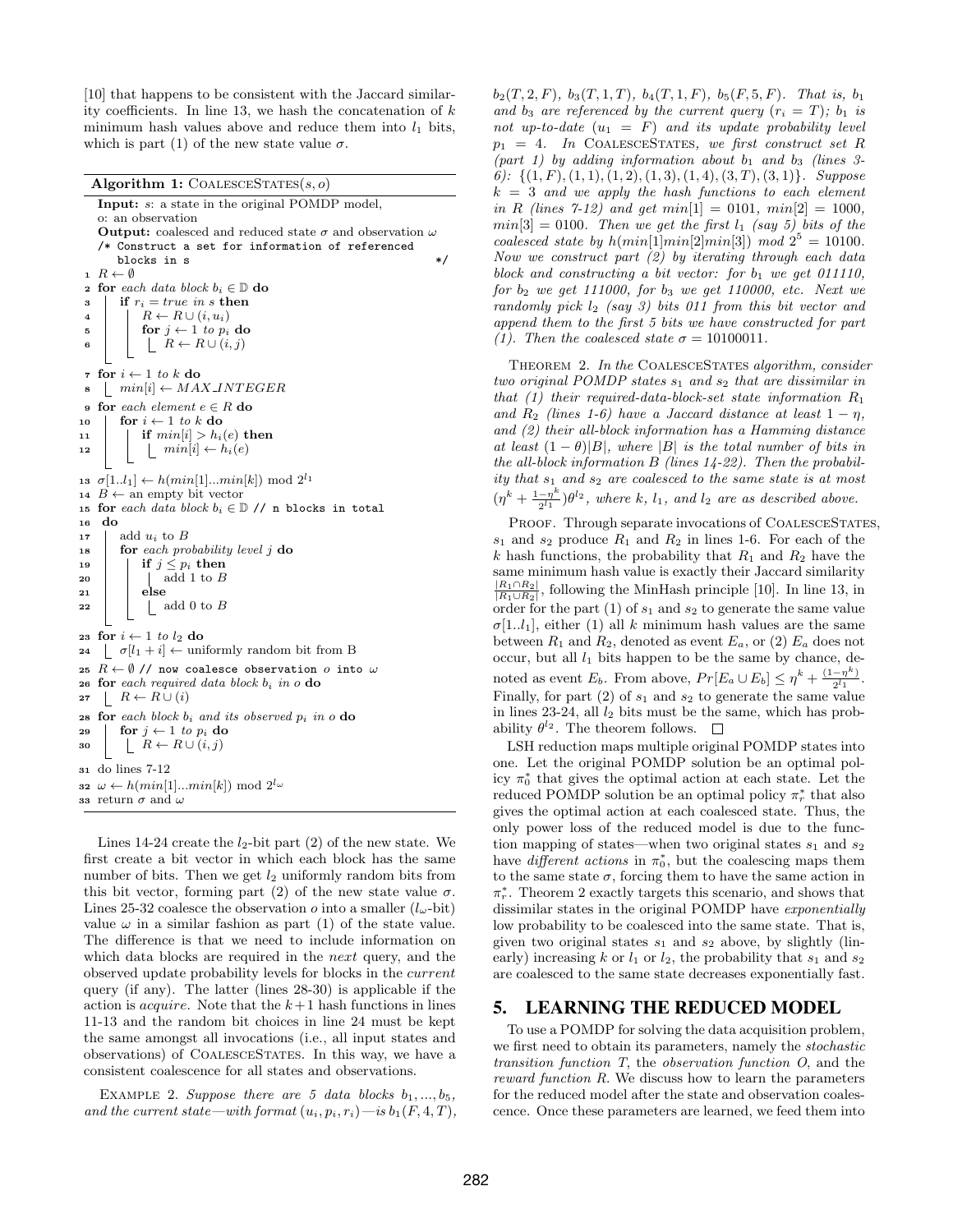the POMDP solver which outputs an optimal "policy". This is done only once. Then at runtime, as each query comes in, we obtain the observation and feed it to a program, which looks up the policy and instantaneously advises us on the optimal action to take. We learn the  $T$ ,  $O$ , and  $R$  functions in two possible ways: in a real run with an arbitrary existing policy, or by simulation. In fact, these two ways can be run at the same time in parallel if one would like to learn faster than only using real-time queries. Our learning algorithm LEARNPARAMETERS efficiently fills in the empirical probability distributions for the reduced states and observations.

Algorithm 2: LEARNPARAMETERS $(s_0, real\_run)$ Input:  $s_0$ : an initial state in the original POMDP model, real\_run: whether this is based on a real run **Output:**  $T(\sigma, a, \sigma')$ : the state transition function  $R(\sigma, a)$ : the reward function  $O(a, \sigma', \omega)$ : the observation function  $s \leftarrow s_0$  $\mathbf{a} \hspace{0.1cm}$  for  $m \leftarrow 1 \hspace{0.1cm} to \hspace{0.1cm} \alpha$  do 3 for  $j \leftarrow 1$  to  $\alpha$  and each act  $\leftarrow$  {acquire, skip} do 4  $\vert \quad s' \leftarrow s$  $\mathbf{5}$  if real run then  $\begin{array}{c|c|c|c} \mathbf{6} & \mathbf{1} & \mathbf{1} & \mathbf{1} & \mathbf{1} & \mathbf{1} & \mathbf{1} & \mathbf{1} & \mathbf{1} & \mathbf{1} & \mathbf{1} & \mathbf{1} & \mathbf{1} & \mathbf{1} & \mathbf{1} & \mathbf{1} & \mathbf{1} & \mathbf{1} & \mathbf{1} & \mathbf{1} & \mathbf{1} & \mathbf{1} & \mathbf{1} & \mathbf{1} & \mathbf{1} & \mathbf{1} & \mathbf{1} & \mathbf{1} & \mathbf{1} & \mathbf{$  $7$  else  $\mathbf{s}$  | | set s'. $r_i$  based on a query model  $9$  | if  $act = acquire$  then 10 **for** each  $i \in \{i|s.r_i\}$  do 11 | | set  $s'.u_i$  to be true <sup>12</sup> if real run then 13 | | | | set  $s'.p_i$  same as  $o.p_i$  $14$  | | else 15 | | | | update  $s'.p_i$  based on an update model  $\begin{array}{|c|c|c|c|c|}\n\hline\n\text{16} & \text{for each } s'.u_i \text{ not set in line 11 do}\n\hline\n\end{array}$ 17 | | set  $s'.u_i \leftarrow false$  with probability  $s'.p_i$ 18 | coalesce s, o, and s' to  $\sigma$ ,  $\omega$ , and  $\sigma'$ , respectively 19 increment the counter for  $\hat{P}(\sigma'|\sigma, act)$ 20 increment the counter for  $\hat{P}(\omega|\sigma', act)$ 21 if  $act = acquire$  then 22 R( $\sigma, act$ ) ← R( $\sigma, act$ ) –  $c_d({i|s.r_i})$ <sup>23</sup> else 24  $\Box$   $R(\sigma, act) \leftarrow R(\sigma, act) - c_q(s, q)$ 25  $s \leftarrow s'$ 

The loop in lines 2-25 iterates through possible starting state s (with an arbitrary initial  $s<sub>0</sub>$ ) as in the transition function  $T(s, a, s')$ . The loop in lines 3-24 explores the space of all possible ending states  $s'$  under each action (acquire and skip). Our goal is to learn the empirical probability distributions in lines 19-20 (which correspond to  $T(\sigma, a, \sigma')$ and  $O(a, \sigma', \omega)$ , resp.), as well as the average reward value based on lines 21-24. The number of loop rounds parameter  $\alpha$  in lines 2-3 signifies a tradeoff between the time needed for learning and the accuracy of the functions learned. Using standard statistics (e.g., [9]), it is easy to determine a good value of  $\alpha$  that gives tight confidence intervals, since the counter value of each bucket of the distribution follows a Binomial distribution. For example, if the reduced state space size is 256, then an  $\alpha$  value of 2,000 (which is the default we use in experiments) will give a good accuracy, while the whole algorithm is still efficient. In addition, we use *add-one smoothing* [22] when learning  $\hat{P}(\sigma'|\sigma, act)$  and

 $\hat{P}(\omega|\sigma', act)$ , and we need to divide the  $R(\sigma, act)$  final values by a total count to get the average rewards.

In line 6,  $o.r_i$ 's in the observation indicate which blocks are required by the next query; hence we set  $s'.r_i$ 's to be the same. If this is not a real run, in line 8, we randomly set  $s'$ . $r_i$ 's based on a *query model*, which essentially specifies the distributions of data blocks being required by each query. For example, a simple query model just includes the reference probability of each data block. Then  $s'.r_i$  is a sample from the distribution. Line 11 marks all blocks referenced by the current query as up-to-date if the current action is *acquire*. We also set the update probability level  $s'.p_i$  to be consistent with the observation if it is a real run (line 13). If it is not a real run (line 15), we set  $s'.p_i$  based on an update model, which specifies a block's  $p_i$  change distribution in an observation. For example, a simple one is a uniform distribution with values chosen from the current  $p_i$  and its two adjacent values. Line 17 sets  $s'.u_i$  (that is previously true) to false with probability  $s'.p_i$ . This is exactly how the dynamically learned update probability  $p_i$  influences the estimation of up-to-date status  $u_i$  of a block.

Line 18 calls CoalesceStates in Section 4, and lines 19- 20 increment the counters that are set up for the empirical probability distributions as discussed earlier. With  $R(\sigma, act)$ initialized as 0, lines 21-24 sum up the rewards, which are the negative values of two types of cost: the cost of acquiring the referenced data blocks  $c_d({i|s.r_i})$  in line 22 or, if the action is skip, the query result error cost  $c_q(s, q)$  in line 24. Since this is the offline learning phase which occurs infrequently, for  $c_q(s, q)$ , the algorithm actually acquires the data to figure out the ground-truth result and gets the error, from which it gets the reward, as discussed in Section 3.

## 6. A MODEL-FREE APPROACH

We study a different approach than POMDP for the data acquisition problem, using a model-free reinforcement learning method called Q-learning [15]. We do not need to learn the  $T$ ,  $R$ , and  $O$  functions as in Section 5 for POMDP. Hence it is easier to adapt to dynamic data update/query trends, without learning and re-learning the parameter functions.

State Set. Q-learning requires a *fully observable* environment. Our POMDP model has  $(u_i, p_i, r_i)$  for each block in a state, where  $u_i$  is hidden. Thus, we change a block's state information to  $(m_i, r_i)$ , where  $m_i$  describes "the expected number of updates to  $b_i$  since the previously observed update time". Clearly,  $m_i$  can be obtained from the last observed update time  $t_i$  and update rate  $\theta_i$  (as in Theorem 1). Specifically, the expected number of updates  $\mu_i$  is equal to  $(t_0 - t_i)\theta_i$ , where  $t_0$  is the current time. Since  $\mu_i$  itself may have many values, we partition it into ranges, and assign the range index to  $m_i$ . For example,  $m_i = 1$  to 4 for  $\mu_i \in [0, 1)$ ,  $[1, 3), [3, 6),$  and  $[6, \infty)$ , respectively.

The major idea of MODELFREEACQUISITION is to first coalesce the original states described above into reduced states in a similar manner as Section 4, and then use Q-learning, which incrementally builds a table  $Q[\sigma, a]$  that describes the best rewards (Q value) and action a for state  $\sigma$ .

In line 1, we initialize the  $Q[\sigma, a]$  array to all 0's, where  $\sigma$ is a reduced state, a is an action at that state, and  $Q[\sigma, a]$  is the target value of doing action a in state  $\sigma$ —including the discounted rewards from all subsequent states under optimal actions. This is basically a dynamic programming approach: we incrementally and iteratively update the Q values.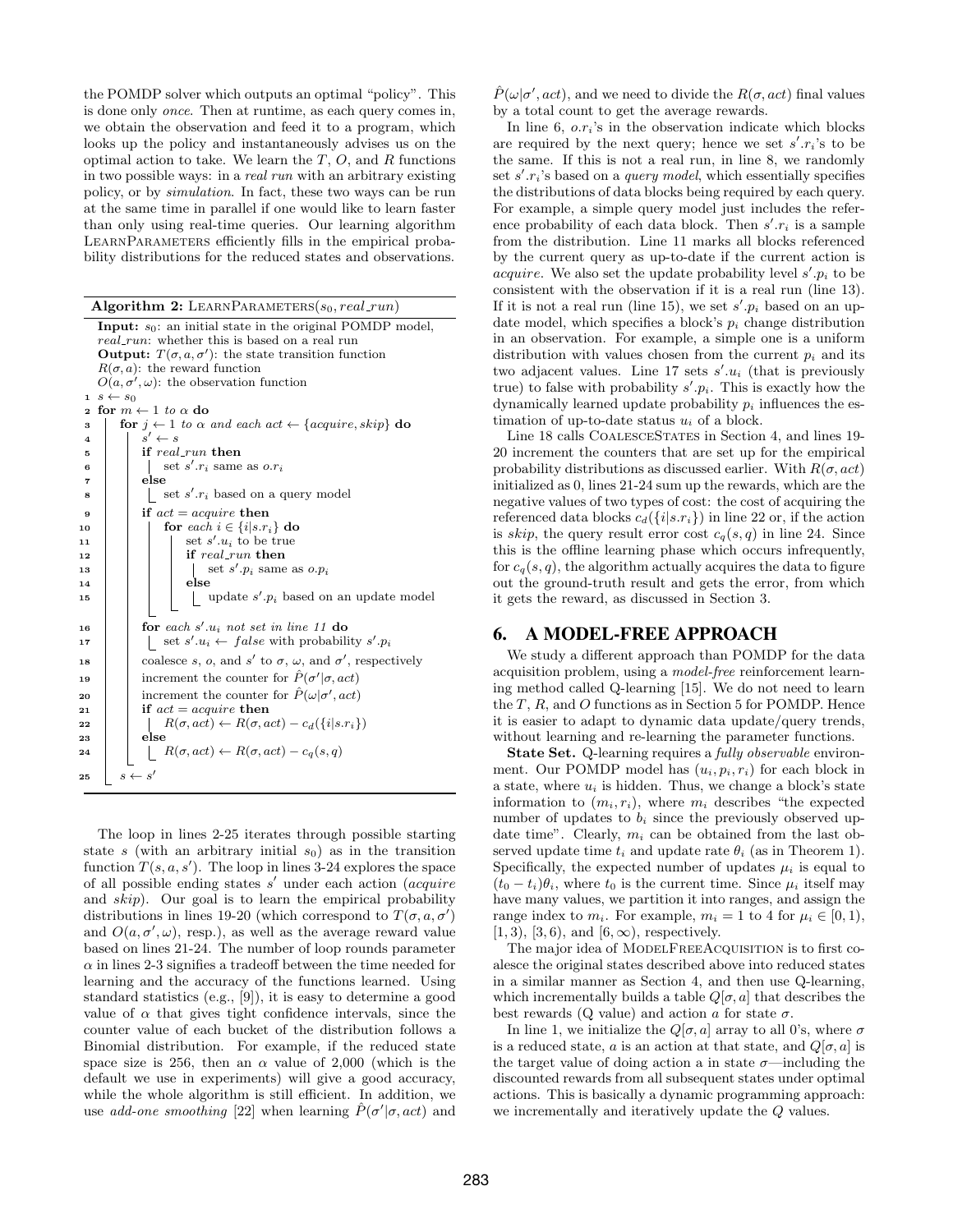Algorithm 3: MODELFREEACQUISITION( $astream$ )

**Input:** *qstream*: a query stream to  $D$ Output: a sequence of decisions on data acquisition 1 initialize  $Q[\sigma, a]$  to all 0's 2  $\sigma \leftarrow null$ 3 for each  $q \inq$ stream do 4 |  $R \leftarrow \emptyset$ 5 for each  $i \in \{i | r_i = true \ for \ q\}$  do 6 | update  $m_i$  based on  $t_i$  and  $\theta_i$ 7 | for  $j \leftarrow 1$  to  $m_i$  do 8 | |  $R \leftarrow R \cup (i, j)$ 9 hash R to  $\sigma'[1..l_1]$  as in lines 7-13 of COALESCESTATES 10  $\int$  for  $k \leftarrow 1$  to  $l_2$  do 11 |  $j \leftarrow random(0, 4n)$ 12  $i \leftarrow j/4; m \leftarrow j\%4$ 13 | update  $m_i$  based on  $t_i$  and  $\theta_i$ 14  $\sigma^{7}[l_1+k] \leftarrow (m < m_i)$  ? 1 : 0 15 if  $\sigma \neq null$  then 16 | increment  $n[\sigma, a]$ 17  $| Q[\sigma, a] \leftarrow$  $Q[\sigma, a] + \alpha(n[\sigma, a])(r + \gamma max_{a'} Q[\sigma', a'] - Q[\sigma, a])$ 18  $\sigma, a, r \leftarrow \sigma', argmax_{a'} f(Q[\sigma', a'], n[\sigma', a']), r'$ 19 | use action a for  $q$ 

Lines 4-9 create an  $l_1$ -bit MinHash  $\sigma'[1..l_1]$  for the original state information  $m_i$  in each block in R. Then analogous to COALESCESTATES, we add  $l_2$  bits chosen uniformly at random from the state of all blocks. In line 11, we choose a bit uniformly at random from 4n bits. Here we assume each of the n data blocks takes up four bits for the four  $m_i$  ranges (any other number of ranges could be used here). Then  $i$ and  $m$  in line 12 are the data block index and a random bit in  $m_i$ , respectively. Line 14 sets one bit in  $\sigma'$  to 1 if  $m < m_i$ (or else 0). Effectively, this is equivalent to treating  $m_i$  as in unary, padded with 0 to the right. For instance, if  $m_i = 2$ , it chooses a random bit from 1100  $(m<sup>2</sup>th)$  bit from left). In line 16, we increment the count of visiting state  $\sigma$  with action a. Recall that  $\sigma$ , a is the previous state and action of  $\sigma'$ , a'. In line 17, we adjust the previous estimate of  $Q[\sigma, a]$  due to the update of  $Q[\sigma', a']$ . Line 17 gives the adjustment of  $Q[\sigma, a]$  based on the current estimate of the next state's optimal action's Q value. The  $0 < \gamma < 1$  in line 17 is the discount factor for future rewards, while  $r$  is the immediate reward received at this state  $\sigma$  under the current action a. Then  $r + \gamma max_{a'} Q[\sigma', a']$  is the updated estimate of  $Q[\sigma, a]$ based on the best action  $a'$  and  $\overline{Q}$  value presently selected for the next state  $\sigma'$ . The  $\alpha(n[\sigma, a])$  is the learning rate function, which decreases as the number of times a state has been visited  $(n[\sigma, a])$  increases [22]. Like [22], we use  $\alpha(n[\sigma, a]) = 60/(59 + n[\sigma, a])$ . Essentially line 17 adjusts the  $Q[\sigma, a]$  estimate according to the learning rate function, which ensures that  $Q[\sigma, a]$  will converge to the correct value.

The  $f(Q[\sigma', a'], n[\sigma', a'])$  function in line 18 is called the exploration function [22], which determines how greed (preference for high values of  $Q$ ) is traded off against curiosity (preference for low values of  $n$ —actions that have not been tried often).  $f$  should be increasing in  $Q$  and decreasing in *n*. Similar to [22], we use:  $f(Q[\sigma', a'], n[\sigma', a']) =$  $\left(0\right)$ 0 if  $n[\sigma', a'] < 5$ . This has the effect of trying  $Q[\sigma', a']$  otherwise

 $Q[\sigma',a']$ each action-state pair at least five times, since our Q values are always non-positive (negative value of costs). Lines



Figure 3: The  $Q$  and  $n$  tables before and after an iteration of update, shown in (a) and (b), respectively.

18-19 set the current state, best action chosen, and immediate reward and take this action for the current query q. Finally, the algorithm loops back to take the next query, and the process of dynamically updating Q table proceeds in the same fashion.

Example 3. Suppose ModelFreeAcquisition has run for a while, and at the moment we have a snapshot of Q and n tables in Figure  $3(a)$ . At this iteration, we calculate the state  $\sigma' = 1$ . In line 18, we set  $\sigma = 1$ , and set action a based on which  $a'$  gives the maximum  $f$  value. Since  $f(Q[1, acquire], n[1, acquire]) = 0$  and  $f(Q[1, skip], n[1, skip]) =$  $-50$ , we have a  $\leftarrow$  acquire in line 18, and the current query is answered with action "acquire" in line  $19$ . We then go to the next iteration, and suppose this time we get  $\sigma' = 3$ after lines  $4-14$ . Now in line 16, we increment  $n[1, \text{acquire}]$ from  $4$  to 5 as shown in Figure 3(b). In line 17, we update  $Q[1, \text{acquire}]$  to be  $-7 + \frac{60}{64}[-3 + 0.95 \times \text{max}_{a'} Q[3, a'] (-7)$ ] = -12.2, where  $max_{a'}Q[3, a'] = -10$ , as indicated in the dashed circle in Figure  $3(a)$ . The updated Q value is also shown in the circle in Figure  $3(b)$ .

# 7. BUDGET CONSTRAINTS

We consider a budget rate constraint on how fast one can spend resources. That is, the query processor P must not pay more than B dollars in any window of size w (either time windows or count windows based on the number of queries). This is a practical problem. For example, there can be a practical constraint on how much money one can spend on data acquisition in a data market. Similarly, in sensor networks or other networked environments, due to hardware limits (e.g., sensor power consumption or network transmission rates), there may be a constraint on how fast data can be acquired.

It turns out that both POMDP and Q-learning can be easily modified to solve this problem. The key idea is that we use a small number of bits (e.g., 2) in the reduced state to keep track of the spending level (i.e., money spent in the current window). One of the spending levels is "no money left for the current window" (corresponding to the state that the "acquire" action is disallowed), and other spending levels correspond to different amounts (intervals) of money left. Let the maximum budget be  $B$  per window. For example, suppose there are 4 spending levels. For a state  $\sigma$ , denote the average cost of a query as |q|. Typically  $B \gg |q|$ . Then the four spending levels correspond to the expense in the current window being  $[0, \frac{B-|q|}{3}), [\frac{B-|q|}{3}, \frac{2(B-|q|)}{3}), [\frac{2(B-|q|)}{3}, B-|q|),$ and  $[B - |q|, B]$ , respectively, where the last spending level disallows acquire as that would be over the budget. The modification to the POMDP approach is as follows: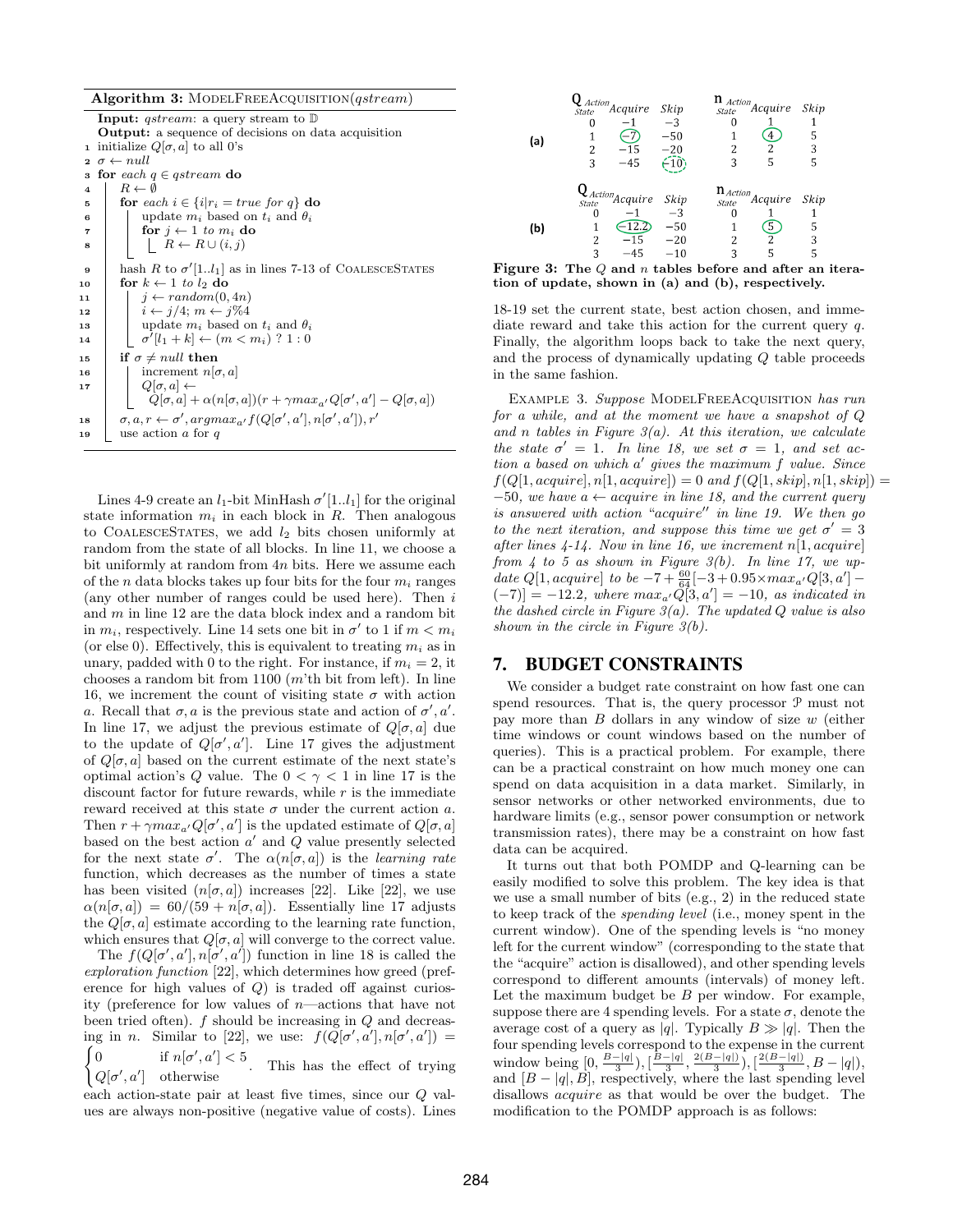(1) Append  $\beta$  bits (e.g.,  $\beta = 2$ ) to a reduced state  $\sigma$  and a reduced observation  $\omega$ . The added bits keep track of  $2^{\beta}$ possible budget levels for the current window.

(2) During both LearnParameters (either a real run or simulation) and the online execution of the POMDP model, we maintain the exact amount of money (cost) spent for acquiring data in the current window, and translate it into the spending levels in reduced observations and states.

The above changes to the algorithms essentially "encode" the budget constraint into the POMDP model, and hence the solution will optimize the target function subject to the constraint. Likewise, we can modify MODELFREEACQUISItion in the same manner to handle a budget constraint.

# 8. EXPERIMENTS 8.1 Datasets and Setup

We use two real-world datasets: (1) Traffic dataset. It is produced by loop detector sensors located on major highways of the Greater Toronto Area [5]. The data is collected over time, with each sensor continuously outputting events. Each event contains information about the number of cars detected during the current interval, the average speed, and the occupancy rate, etc. (2) Mobility dataset. It includes a set of continuous traces compiled in 2007 [7]. The traces contain battery usage data for laptops. Apart from battery-usage data, the traces also contain data on whether the machine was on AC, Internet connectivity, CPU utilization, disk space, and idle time for the laptop users, etc.

In Traffic data, we treat the sequence of data from each sensor as a block, while in the Mobility data, the sequence from each laptop is a block. For both datasets, there are some data collecting costs: the infrastructure for loop detector sensors can be expensive to set up and maintain; collecting real-time mobile device data from users can be disturbing and should be kept to minimum. We use the following queries:  $Q_1$  (Traffic data) The current travel speeds of a set of roads;  $Q_2$  (Mobility data) The remaining battery capacity of a set of laptops;  $Q_3$  (Mobility data - aggregate) The average remaining battery of a set of laptops;  $Q_4$  (Traffic data - join) The fraction of time in which two roads have close travel speeds  $(\pm 10km/h)$  within three hours in their respective sequences;  $Q_5$  (Traffic data - aggregate) The total numbers of vehicles per hour for each region;  $Q_6$  (Mobility data - join & aggregate) The maximum difference of remaining battery capacity of any two laptops;  $Q_7$  (Traffic data subquery) The speeds of the roads which are higher than the average speed of all roads; Q<sup>8</sup> (Mobility data - aggregate) The maximum idle time of the laptops whose ID's are in a certain range.  $Q_1$ ,  $Q_4$ ,  $Q_5$ , and  $Q_7$  are for the Traffic dataset while  $Q_2$ ,  $Q_3$ ,  $Q_6$ , and  $Q_8$  are for the Mobility dataset.

For POMDP solver, we use a state-of-the-art one [2] that implements the SARSOP algorithm [18]. We  $modify$  the POMDP simulator code from [2] such that, upon taking an action suggested by the simulator: (1) our program follows the action to either acquire data or use the existing data in  $\mathbb D$  to answer the query; (2) our program informs the simulator of a new observation. Accordingly, the simulator will compute the belief state and advise us on the next action. This process continues. The POMDP solver and simulator  $[2]$  are implemented in C++; so is our modification to the simulator as described above. We implement all our algorithms described in this paper in Java, and use JNI to communicate with the POMDP simulator. All experiments are performed on a machine with an Intel Core i7 2.50 GHz processor and an 8GB memory, running Ubuntu Linux.

## 8.2 Experimental Results

POMDP approach. The first step is to learn the functions T, O, and R. We measure the learning time under different parameters. All results are based on the average of at least five runs. In Figure 4, we vary the number of blocks from 100 up to 100,000, while fixing the parameters  $l_1 = 5$ ,  $l_2 = 3$ , and  $l_\omega = 5$  ( $l_1$  and  $l_2$  are the lengths of the two parts of a reduced state, and  $l_{\omega}$  is the length of a reduced observation). Note that each data block corresponds to a number of data sequences. Hence, the number of blocks need not be large while the data volume is very large.

We use the default parameters  $l_1 = l_\omega = 5$  and  $l_2 = 3$ . We use a simulated run for Figure 4 since this does not change the learning time and since we need to vary  $n$ . To study how well our approaches adapt to the dynamic fluctuations of update rates at different blocks, we let each data block's update probability  $p_i$  be randomly chosen from [0,1] every two seconds. The query model reflects the locality of reference: when a query accesses a range of data blocks, query  $i$  has probability 0.5 to start from a random block  $b$  used in query  $i - 1$ , and query i references a contiguous chunk of blocks centered around block b with a random size. We will also vary this correlation probability and study its impact on the resulting policy in a later experiment (Figure 8). Figure 4 shows the learning times under various numbers of blocks. For instance, when the number of blocks is  $10<sup>5</sup>$ , the learning time is 32 seconds. This is consistent with the fact that LearnParameters time is proportional to the average number of referenced blocks in a query.

We then measure the learning time by varying  $l_1$  from 3 to 8, shown in Figure 5. For both datasets, the learning time increases exponentially with  $l_1$ . This is because  $l_1$  is the number of bits, and the reduced state space size increases exponentially with  $l_1$ . The whole learning time is proportional to the reduced state space size. This works in practice as  $l_1$  is a small number, and the learning is offline and infrequent. After learning the parameters, we feed them to the POMDP solver, which typically requires a long time to converge to an exact solution. However, it is an anytime algorithm; we can stop it any time and it will output a policy with an upper bound  $UB$  and a lower bound  $LB$  of the target long-term reward (we use a discount factor  $\gamma = 0.95$ ). We say that the *precision gap* of the solver at this moment is  $\frac{|UB - LB|}{|UB|}$ . When the precision gap is 0, the solution is exact; a value farther away from 0 indicates a less accurate solution. In all parameter settings of our experiments, we let the solver run for 3 minutes, and find that the precision gap is no more than 0.04. In subsequent experiments, we will evaluate the effectiveness of these output policies.

In Figure 6, we first examine the query result accuracy for the various types of queries  $Q_1$  to  $Q_8$  (described in Section 8.1), following the POMDP policy as well as the model free Q-learning approach (more results on Q-learning will be detailed later). The y-axis shows the average relative error  $\vert \frac{actual\_value - true\_value}{true\_value} \vert$ , where *actual\_value* is from our algorithms and  $true\_value$  is the ground-truth result using all data from datasets.  $Q_1$ ,  $Q_4$ ,  $Q_5$ , and  $Q_7$  are for the Traffic dataset while  $Q_2$ ,  $Q_3$ ,  $Q_6$ , and  $Q_8$  are for the Mobility dataset. Figure 6 shows that they all have very small errors no more than 0.025. Model free Q-learning has slightly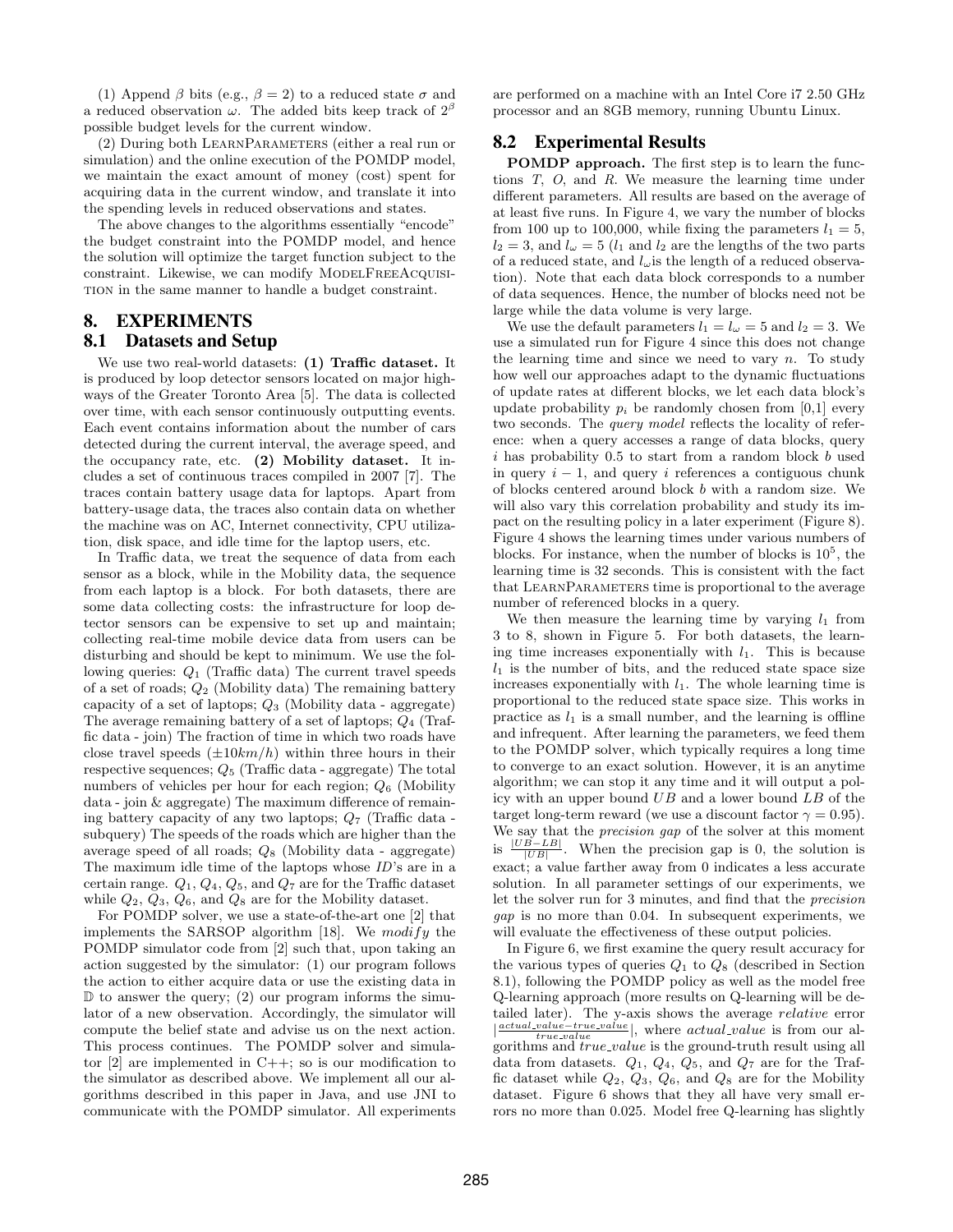

greater errors as it makes no assumption about the model or the solution (and its advantage is the quicker adaptivity to changes).  $Q_3$  has the smallest error because it is a sum/average query over many data items and the errors (if any) in individual data items are reduced (or canceled out) when they are added together.

To study the effectiveness of the policies generated from our models, we first define a baseline. It examines the cost of action "acquire" vs. "skip" over the true state of the system and chooses the one with a smaller cost. Note that the baseline is given more power than the actual query processor since it knows the true state (i.e., the query result error with current data and hence the true cost), just for experiments. Hence, the baseline is an idealized policy with auxiliary information. However, it does not do sequential planning over all queries, which is the distinctive goal of our work. The baseline establishes a common ground for us to compare different approaches (POMDP and model-free), and various parameter settings. We also compare with two generally weaker, more na¨ıve baselines in some following experiments (Figures 9 and 10). As discussed earlier, the costs (i.e., negative values of rewards) consist of two parts, the data acquisition cost and the query result error cost, which we always know in our controlled experiments. We calculate the ratio of the cost of running the policy output from our model and that of a baseline policy.

In Theorem 2 and the subsequent discussion, we analyze that the power loss (i.e., error) due to our state reduction can be made exponentially small with respect to k (number of hash functions),  $l_1$ , and  $l_2$ . We now experimentally verify this point. When the problem size, the number of blocks  $n$ , is very small, we can afford to use POMDP and Q-learning without the state reduction. In Figure 7, we show the cost ratios (w.r.t. the baseline with auxiliary information) of both the POMDP and model-free (MF) approaches with and without the state reduction for  $n = 3$  using the Traffic dataset (the Mobility dataset shows similar results). We vary the parameter  $k$  between 2 and 5, while keeping other parameters at default values. We can see that as k increases, the cost ratio with reduction approaches that without reduction precipitously, for both POMDP and MF (we examine MF more in later experiments). In general, the reduction performs well; we use as default  $k = 3$  and study  $l_1$  and  $l_2$ in subsequent experiments.

We next study the effect of varying query sequence. We have mentioned earlier that, by default, we use an adjacentquery block correlation probability  $p_c = 0.5$ , and queries are chosen uniformly at random from the templates  $Q_1$  to  $Q_8$ . We now vary these parameters. For the query sequence, a key insight is that what affects data acquisition decision is each query's result sensitivity to data updates. This is

Fig. 4 Learning time vs blocks Fig. 5 Learning time vs  $l_1$  Fig. 6 Accuracy of queries Fig. 7 Cost ratio vs reduction

because lower sensitivity of query result to data perturbation/updates will cause our models to acquire data less often, and hence the overall cost is smaller. The result in Figure 6 gives evidence of the sensitivities of each query to updates. The smaller the error is, the less sensitive that query is to updates (intuitively, recall that our reward/utility function "balances" between the data acquisition cost and result accuracy cost). Thus, in addition to the random order, we also examine queries issued in ascending sensitivity order (and an ascending cycle repeats after the maximum sensitivity query has been issued); we examine queries in *descend*ing sensitivity order too. Figure 8 shows the result for the POMDP and model-free (MF) approaches with  $p_c$  varying between 0.1 and 0.9, for the Mobility dataset (the result of the Traffic dataset has a similar trend). First, we can see that as  $p_c$  increases, the advantage of our approaches is more significant. The reason is that more correlation of queries benefits more from our model's sequential planning which is not in the baseline. Second, our approaches perform slightly better under ascending or descending query sensitivity orders than random order, especially for high  $p_c$ . Again, this is because more regularity in the query sequence will show the advantage of sequential planning. Thus, in what follows, we only report the results with random order. Finally, regardless of input query sequence properties, our stochastic model optimizes a mathematical function and achieves the best it can of the situation.

Next, in Figure 9, we report the cost ratio for the policies produced by the POMDP models constructed under different  $l_1$  values over the baseline with auxiliary information as described above (denoted as  $b^*$  in Figure 9), as well as two other generally weaker baselines (denoted as  $b1$  and  $b2$ ). These two new baselines do not know the ground truth of query result errors. They have to estimate the number of outdated blocks among the required ones  $R$  for the query and make the decision. In b1, if the expected number of outdated blocks in  $R$  is more than the expected number of up-to-date ones, we acquire  $R$ . In  $b2$ , we make such decision for each block in  $R$  independently: if its probability of being outdated is greater than 0.5, we acquire it. Likewise in Figure 10, we vary  $l_2$  from 0 to 4 bits (while using the default  $l_1 = l_\omega = 5$ . First, we see that  $b^*$  performs better than b1 and b2 (i.e., it has lower cost, hence higher cost ratios for our models). This is because  $b^*$  makes more informed decisions with the ground-truth information of query result errors and costs. b2 performs better than b1 because it performs actions with a finer granularity by treating each block individually. From now on, for clarity, we only discuss the results w.r.t. the baseline with auxiliary information  $b^*$ .

In Figure 9, for both datasets, the cost ratio decreases from around 0.38 to around 0.2 as  $l_1$  increases from 3 to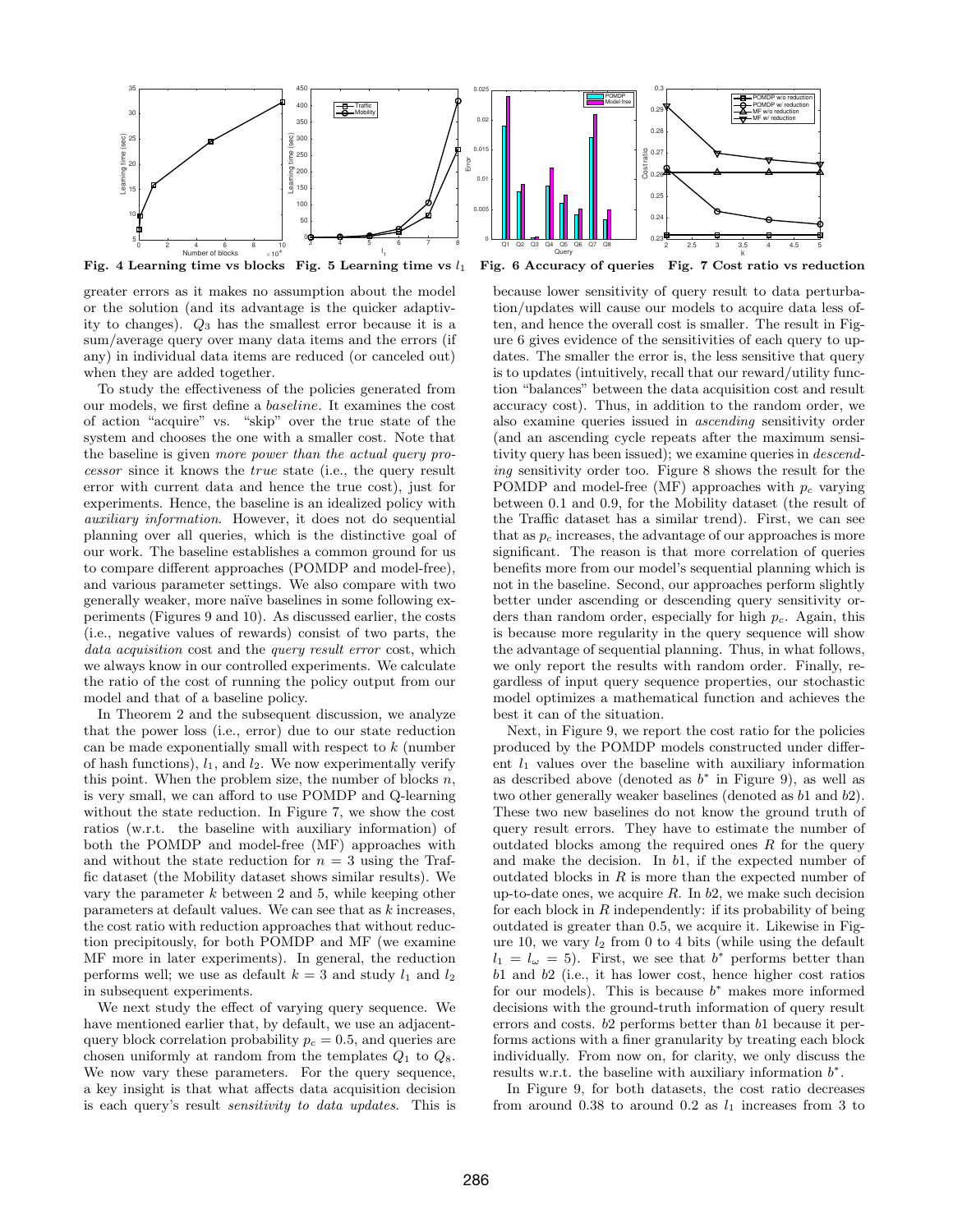

7. This is because a greater  $l_1$  results in more states in the model, which makes the action policy more fine-grained and accurate. Of course, the tradeoff for greater  $l_1$  is longer times for learning and solving the model. Note that looking up a POMDP policy for the action to take is instantaneous (similar to the baseline) and insignificant (compared to answering queries). The same is true for the model-free Q-learning. Thus we do not need to report their execution times. Figure 9 shows that POMDP combined with LSH is effective. In Figure 10, the cost ratio decreases as  $l_2$  increases. This demonstrates that the second part of the reduced state, the locality sensitive hashing of the "big environment" (all blocks in general) is indeed necessary—having 0 bit  $l_2$  only gives a cost ratio of over 0.6. On the other hand, interestingly, the curve levels off at some point.  $l_2 = 3$  and  $l_2 = 4$  have very close cost ratios. This is because the information (on blocks used in the current query) in part 1 of the reduced state  $(l_1 \text{ bits})$  has a more direct and crucial role in the optimal policy, while part 2 of the reduced state has some impact on the policy in the long term.

Model-free approach and budget constraints. We now examine our model-free Q-learning approach, which does not have offline learning, but does have an initial "warmup" period, in which the Q-table values gradually converge to the optimal. In Figure 11, we measure the cost ratio (compared to the baseline), as the number of queries increases. This experiment clearly shows the warm-up period. For the Traffic data, after about 2,000 queries, the cost ratio levels off at the optimal value, while the warm-up period is around 1,000 queries for the Mobility data. It is thus interesting to compare the cost ratio of Q-learning after the warm-up with that of the POMDP. Figure 12 shows the result for the Traffic data under various  $l_1$ 's. The POMDP's cost ratio is slightly less than the model-free's. Similarly, the result of the Mobility data is shown in Figure 13, where the cost ratio difference is more noticeable. We then compare their cost ratios under different  $l_2$ 's. The results are shown in Figures 14 and 15 for the two datasets respectively. Like in POMDP, the second part of the reduced state (LSH of the



Fig. 16 Budget & Q-learning Fig. 17 Budget & POMDP

all-block environment) also plays a role in the model-free approach for the optimization of long-term rewards. Figures 12-15 show that, overall, our first approach's policy is slightly more effective than our second approach.

We finally study budget constraints. First we examine the Q-learning approach, and vary the maximum budget in the range of 200 to 1,000 (using parameters  $\beta = 2$  bits and  $w = 10$  queries). The results are shown in Figure 16. For comparison, we also draw two horizontal constant lines in the figure to show the cost ratios without any constraints on maximum budgets. As the maximum budget increases, the cost ratio of our algorithm decreases, eventually staying at the level of the cost ratio without any constraints. This is because, while the budget constraint may reduce part 1 of the costs (acquiring data), it would increase part 2 of the costs (penalty for outdated data) even more. The optimal solution without the constraint cannot be worse than the optimal solution with the constraint. The result for POMDP is in Figure 17, where the impact to the solution with budget constraints is the same. Another interesting fact evident in both figures is that the curves for the Mobility dataset level off to the lowest cost ratio faster (at the maximum budget value around 600) than the Traffic dataset. This indicates that the optimal policy for Mobility data without constraints has a lower maximum expense (on acquiring data) in the sliding windows.

Summary. The experimental results show that our approach of using POMDP combined with LSH requires a rea